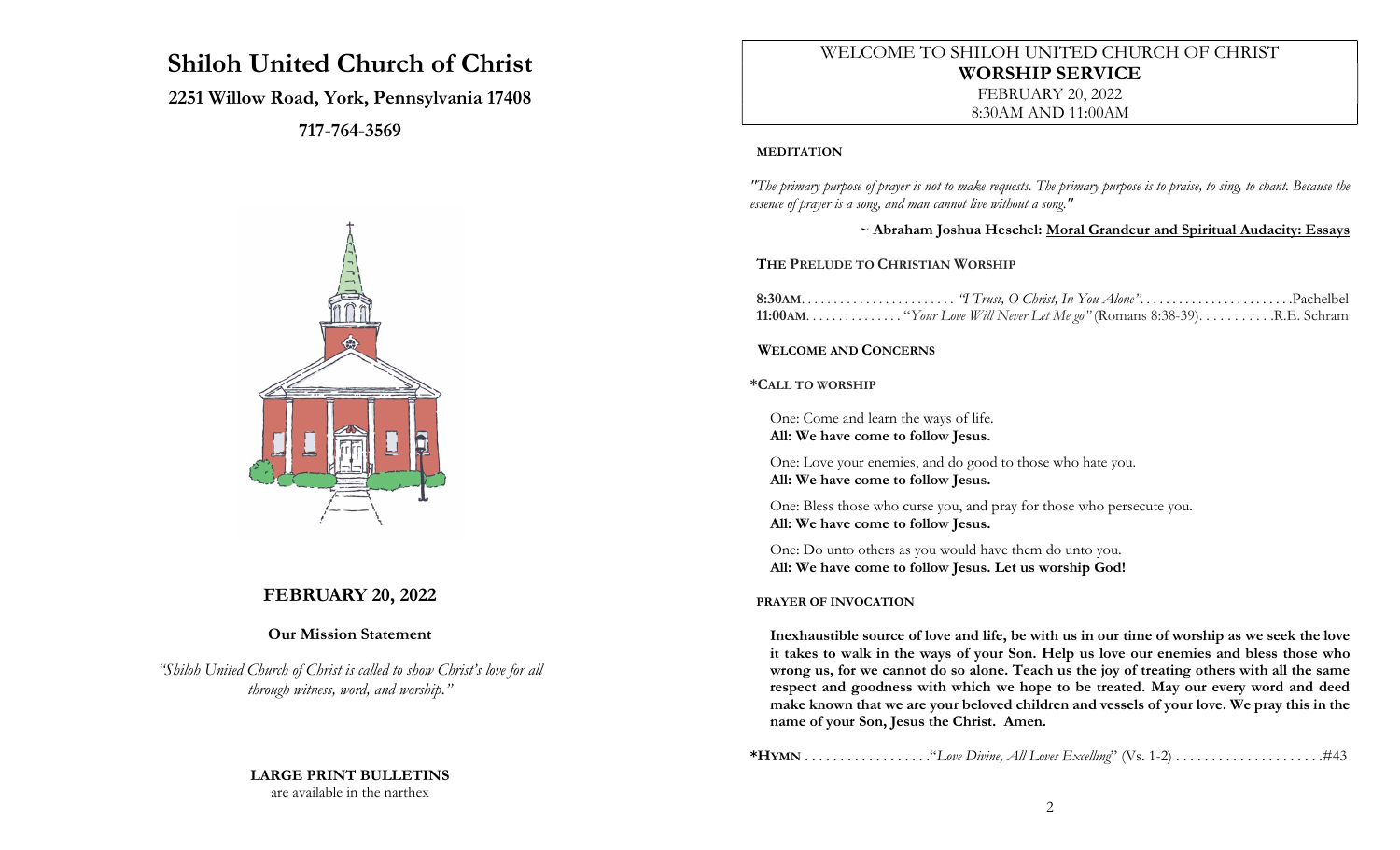#### UNISON PRAYER OF CONFESSION

God of tender mercies, we admit that sometimes we don't know what to do with ourselves. We anger at the slightest insult and imagine great vengeance upon those who wronged us. We laze about the good news of our faith and do not consider the deep commitment of faith. We care for ourselves but do not have much love for others. Forgive us, we pray. Forgive us, help us to repent, and make us whole. In Jesus' name. Amen.

#### WORDS of ASSURANCE

Friends, hear the Good News: the love of God is beyond measure, and you are included in that love. Know that you are forgiven and thus freed to love and serve. **Alleluia! Amen.** 

#### EXCHANGING THE PEACE OF CHRIST (Please wave to one another)

Let us greet each other in Christian Friendship. The peace of God be with you. And also with you.

#### CHILDREN'S TIME

All children (including infants) and youth who desire to come forward for the Children's Sermon are welcomed and encouraged to do so. Parent's/caregivers are welcome to accompany their child during the children's message.

|--|--|--|--|--|

#### WITNESS TO OUR SACRED STORY

Genesis 45:3-11, 15 Psalm 37:1-11, 39-40

 8:30AM & 11:00AM CHAMBER CHOIR . . . . . . . . . . . . . . . . . . ."Be Still". . . . . . . . . . . . . . . . . . . .Beebe Gospel Reading: Luke 6:27-38 SERMON "A Lesson On Love" \*HYMN. . . . . . . . . . . . . . . . . . . . . . ."Spirit, Spirit of Gentleness " (Vs. 1 & 4) . . . . . . . . . . . . . . . . . . . . #286 PASTORAL PRAYER SILENT PRAYER

#### THE LORD'S PRAYER

Our Father, who art in heaven, hallowed be thy name. Thy kingdom come. Thy will be done, on earth as it is in heaven. Give us this day our daily bread. And forgive us our sins, as we forgive those who sin against us. And lead us not into temptation, but deliver us from evil. For thine is the kingdom, and the power, and the glory forever. Amen.

#### PRESENTING OUR TITHES AND OFFERINGS BEFORE GOD

#### INVITATION TO THE OFFERING

Jesus said, "Give, and it will be given to you. A good measure...running over, will be put into your lap; for the measure you give will be the measure you get back." Let us gather our gifts together and offer them to God in gratitude and praise.

| *OFFERTORY RESPONSE | "Doxology" |  |
|---------------------|------------|--|
|---------------------|------------|--|

Praise God from whom all blessings flow; Praise God all creatures here below; Praise God above, You heavenly host: Praise Father, Son, and Holy Ghost. Amen.

#### \*PRAYER OF DEDICATION

Source of every blessing, as you sent Joseph into Egypt to save the world from famine, you sent Jesus into our lives to save us from selfishness and greed. For teaching us to treat others as we would have them treat us, we give you our thanks and praise. Bless these gifts, that we have received from your bounty, and send them forth to those in need, whether they be friend or foe. For all are your beloved children and our sisters and brothers. Amen.

|--|--|--|--|--|--|--|--|--|--|

#### **BENEDICTION**

One: Go with God's blessings. All: As followers of Jesus, we will love our enemies and do good to those who hate us. One: Go with God's blessings. All: As followers of Jesus, we will bless those who curse us and pray for those who persecute us. One: Go with God's blessings. All: As followers of Jesus, we will do unto others as we would have them do unto us. One: Go with God's blessings, with the power of the Holy Spirit, in Jesus' name. AMEN.

#### **POSTLUDE**

### WE ARE DELIGHTED THAT YOU JOINED US FOR WORSHIP TODAY!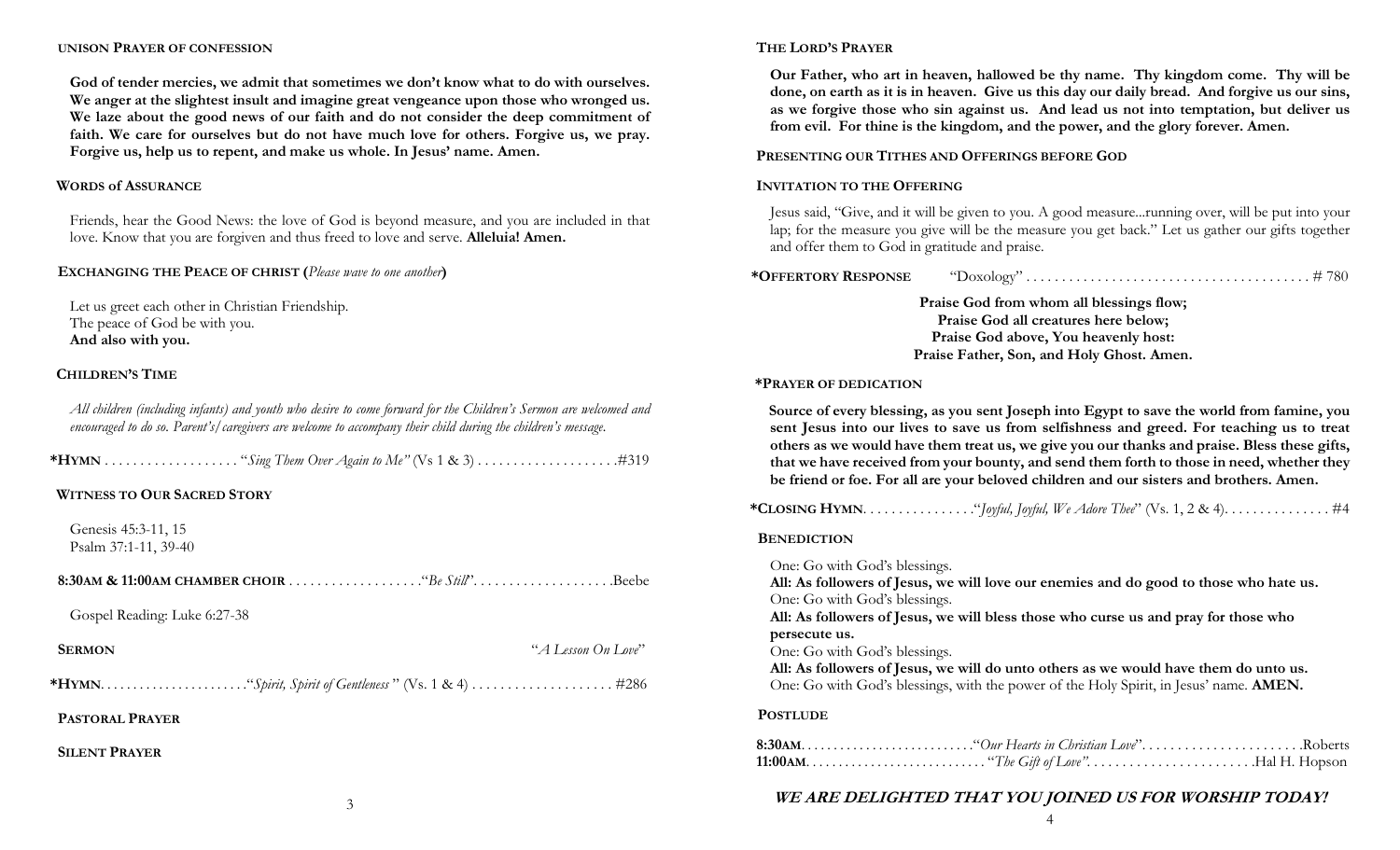- **► THE ALTAR FLOWERS** are presented to the glory of God and in loving memory of Robert R. Reisinger by Randy, Deb and Tyler Reisinger.
- THE BULLETINS are dedicated to the glory of God and in honor of Vivian Brenneman's 97th Birthday by Jeff and Cheryl Hershey.
- LITURGIST: 8:30AM: Brad Jacobs 11:00AM: Linda Little

We are in search of additional Liturgists for both services. Please contact Sara Jacoby at 717-764-4520 if you are interested.

- USHERS: 8:30AM: Jeanie Bentzel 11:00AM: Tammy Hildebrecht
- GREETERS: 8:30AM Beverly & Milton Hoak 11:00AM: Volunteer
- NURSERY DUTY: 8:30AM Tim & Katie Bentzel 11:00AM Volunteer
- MUSIC: 8:30AM Sandy Bamberger & Handbell Choir 11:00AM Joan Hamme & Handbell Choir

# WE WOULD LIKE TO THANK ALL OF THE VOLUNTEERS AND MUSICIANS FOR PROVIDING THE WORSHIP MUSIC THIS SUNDAY!

# PRAYERS FOR THE WEEK:

# Morning Prayer (by Lysa Terkeurst)

Loving God, May nothing separate me from you today. Teach me how to choose only your way today so each step will lead me closer to You. Help me walk by the Word and not my feelings. Help me to keep my heart pure and undivided. Protect me from my own careless thoughts, words, and actions. And keep me from being distracted by my

wants, my desires, my thoughts on how things should be. Help me to embrace what comes my way as an opportunity... rather than a personal inconvenience. And finally, help me to rest in the truth of Psalm 86:13, "Great is your love toward me." In Jesus' name. Amen.

### Evening Prayer (by Rebecca Barlow Jordan)

Bless us with rest tonight, Jesus, and a good night's sleep. Forgive us for the things we did today or when we did not love or honor You with our whole heart. Thank you for loving us so much and that you know us through and through. We need your help every day, and we thank you for the strength you give and for helping us know that with you, even hard things are possible. Bless our family and our home, and keep us safe through the night. May your angels guard us and watch over us, just like you promised. Amen.

# PRAYERS FOR OUR COMMUNITY OF FAITH

Chuck and Sandy Baboian, Julene Bechtel, Jim Sr. and Rosemary Bentzel, Rosabel Bentzel, Joyce Bowers, Oscar Bupp, Uble & Nan Frost, Mark Garber, Beverly Hoak, Bev Kirk, Donna Krone, Dottie Limbert, Catherine Lochman, Marguerite Lochman, Arlene Myers, Joanne Overmiller, Randy Reisinger, Cindy Repman, Jessie Sechriest, Sue Trimble, Stewart Wagner, Elva Winter

# THOSE WHO GRIEVE FOR THEIR LOVED ONES

The Jordan Family, The Hohenshilt/Jordan Family, The Rodgers Family, The Matthews/Curren Family, The Myers Family, The Keith Family, The Anstein Family, The Wagner Family

### GRIEF SUPPORT GROUP



Pastor Melinda would like to start a grief group in March, at the beginning of Lent. Please let her know if you, a family member or a friend is interested in joining it. The group will follow the book called "Good Grief" by Granger Westberg that goes through the stages of grief and helps us integrate a painful loss into our daily lives. You can never "get over" losing someone, but you can still live a meaningful life, filled with hope, joy, and love. If you have any questions about the group, please call the office or Pastor Melinda.

The American Cancer Society is holding a longtime favorite spring fundraiser, Daffodil Days! The campaign will once again celebrate the arrival of spring. Bunches of daffodils are available for \$10.00. Mini Potted Daffodils will be on sale for \$15.00 each. Bunches of colorful tulips may be purchased for \$15.00. Envelopes for your orders may be found on the tables in the narthex. All orders must be received by Sunday, February 20. Please make checks payable to the American Cancer Society. The Mini-Potted Daffodils will be displayed in the sanctuary on Sunday, March 27.





Zook's is having a Homemade Meat Pie sale to benefit the Friends of Limon and our missionaries Sally and Crosby Johnston. Orders will be taken through Sunday, February 27 and may be picked up on Thursday, March 17 between 4-6 p.m. in room 100. Order blanks will also be available in the gallery for your convenience. Please pay when submitting your order. Any questions may be directed to Marsha Reiber.

OFFERING is continually being collected for our missionaries, Sally Jane and Crosby Johnson.